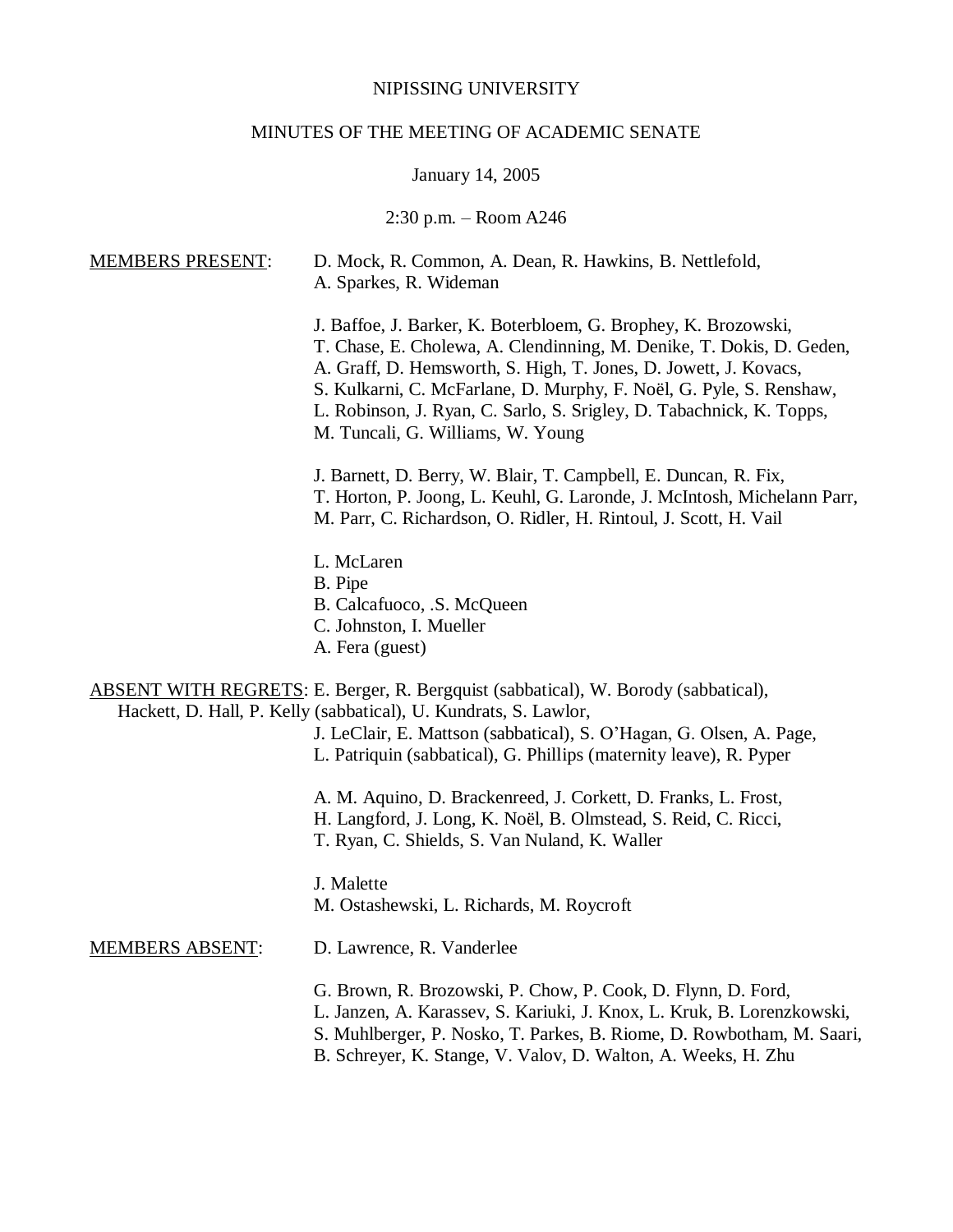> M. Cantilini-Williams, K. Clausen, C. Harvey, M. Kariuki, K. Kirkwood, A. Le Sage, M. McCabe, G. McEwen, J. Mroczkowski, J. Price, W. Richardson, G. Swanson, R. Weeks

T. Silveri T. Condotta, S. Ince, A. Thompson, G. Yantha

I. Bajewsky, T. Banakh, J. Boivin, M. Brewes, P. Clandfield, C. Cook, M. Crane, K. Currie, C. Dale, U. Frisse, K. Gratton-Miscio, J. Harden, S. Hevenor, W. Ingwersen, M. Jackson, J. Kmiec, J. Kooistra, K. Lee, C. Lobsinger, K. Lucas, J. Madeley, J. Morton, B-A. Pentney, M. Quirt, O. Sammiguel-Valderrama, U. Stange, D. Walters, D. Yule

MOTION #1: Moved by D. Jowett, seconded by W. Blair that the minutes of the regular meeting of the Academic Senate dated December 10, 2004 be adopted. CARRIED

#### ANNOUNCEMENTS

Dr. Mock updated senators with regard to the Council of Ontario Universities meeting on January  $12<sup>th</sup>$ with Bob Rae. The Rae Report is due mid-February and may provide the best opportunity that Nipissing University has had regarding unfunded Basic Income Units (BIUs). The President spoke briefly about the formation of advocacy groups to be utilized to impress upon the government the need to implement Rae's recommendations. This process will span the next three months. Overall, the tone of the Rae Report is positive and promises to address inequities in funding. Senator Mock stressed to senators that Rae has listened to Nipissing's need and agrees we are underfunded. Other key components of the upcoming Rae Report are a new focus on graduate studies in Ontario and improvement of financial aid. Senators were reminded of the special Senate meeting on Friday, January 21, 2005 at 3:30 p.m. for Strategic Planning feedback. Senator Mock also was pleased to announce the annual Student Awards Ceremony on January  $21<sup>st</sup>$  from 1:30 to 3:30 p.m. to recognize scholastic achievement. On March 23<sup>rd</sup> at 3:30 p.m. is the annual Dave Marshall Leadership Awards. President Mock requested chairs to submit nominations for this award.

Senator Hawkins welcomed all senators back for the winter term and wished them well. Senator Hawkins provided an update on Nipissing University's letter of intent to the McConnell Family Foundation for funding under a new program called "National University-Based Community Service-Learning Program". Senator Hawkins was pleased to announce that Nipissing was one of nine institutions selected to proceed with a proposal. Nipissing's submission is to assist at-risk groups, including Aboriginal groups, and learning and physically disadvantaged youth. The first draft of this proposal should be submitted by April with the final proposal due June 2005.

Senator Dean congratulated Senator Geden on two international showings of his artwork. One will be at the Remy Toledo Gallery in New York City from January  $20^{th}$  to February  $26^{th}$  and the other will be at the Redfern Gallery in London, England from February  $1<sup>st</sup>$  to March  $1<sup>st</sup>$ .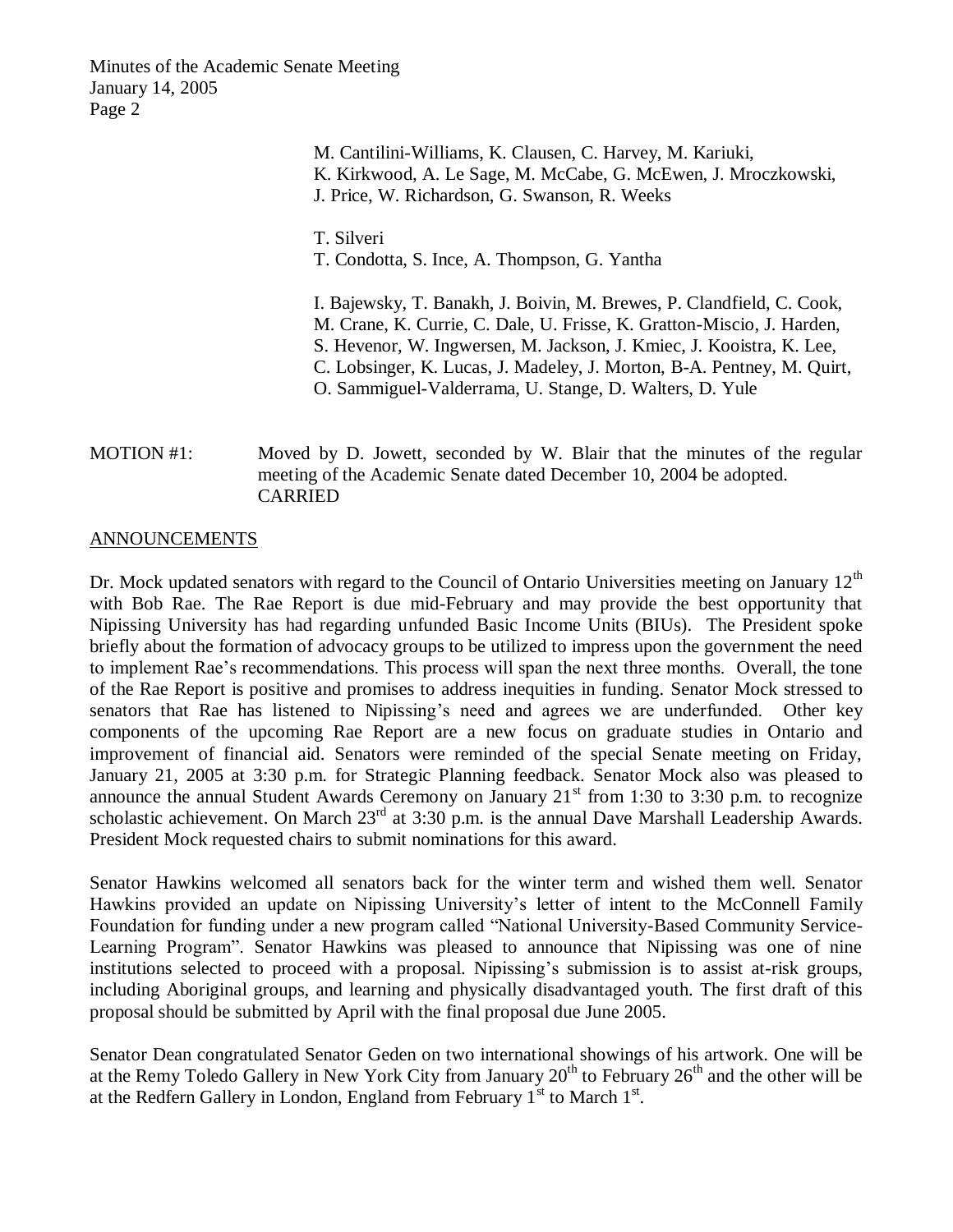Senator McQueen updated senators on the success of the used textbook sale as well as the collection of used textbooks for Tanzania. She also wanted to thank Nipissing University for financially supporting the appearance of Romeo Dallaire on January  $27<sup>th</sup>$ .

#### Executive Committee

MOTION #2: Moved by D. Mock, seconded by S. McQueen that the Report of the Senate Executive Committee dated January 6, 2005 be received. CARRIED

### University Curriculum Committee

| <b>MOTION #3:</b> | Moved by R. Hawkins, seconded by S. Renshaw that the Report of the<br>University Curriculum Committee be dated December 8, 2004 be received.<br><b>CARRIED</b>                                                                                                                                                                                                                                                                                                                      |
|-------------------|-------------------------------------------------------------------------------------------------------------------------------------------------------------------------------------------------------------------------------------------------------------------------------------------------------------------------------------------------------------------------------------------------------------------------------------------------------------------------------------|
| <b>MOTION #4:</b> | Moved by R. Hawkins, seconded by F. Noël that the Senate document entitled<br>"Senate Academic Regulations and Policies, September 2004" be amended to<br>add HIST 2116 Topics in European or World History I, a three credit course,<br>and HIST 2117 Topics in European and World History II, a three-credit course,<br>to the History program, as described in the attached document<br><b>CARRIED</b>                                                                           |
| <b>MOTION #5:</b> | Moved by R. Hawkins, seconded by S. Renshaw that the Senate document<br>entitled "Senate Academic Regulations and Policies, September 2004" be<br>amended to add PHIL 4215 Seminar in Philosophy, a six-credit course, to the<br>Philosophy program, as described in the attached document.<br><b>CARRIED</b>                                                                                                                                                                       |
| <b>MOTION #6:</b> | Moved by R. Hawkins, seconded by M. Denike that the Senate document<br>entitled "Senate Academic Regulations and Policies, September 2004" be<br>amended to add GEND 3057 Selected Topics in Human Rights and Social<br>Justice, a three-credit course, and GEND 4205 Honours Seminar, a six-credit<br>course, to the program in Gender Equality and Social Justice, as described in the<br>attached document.<br><b>CARRIED</b>                                                    |
| <b>MOTION #7:</b> | Moved by R. Hawkins, seconded by S. Renshaw that the Senate document<br>entitled "Senate Academic Regulations and Policies, September 2004" be<br>amended to regroup courses based on the following three themes, Women and<br>Culture, Gender Relations, and Social Justice and Human Rights, in the Gender<br>Equality and Social Justice program and to stream those courses in the Bachelor<br>of Arts (Honours) - Single Major, the Bachelor of Arts (3-year General) – Single |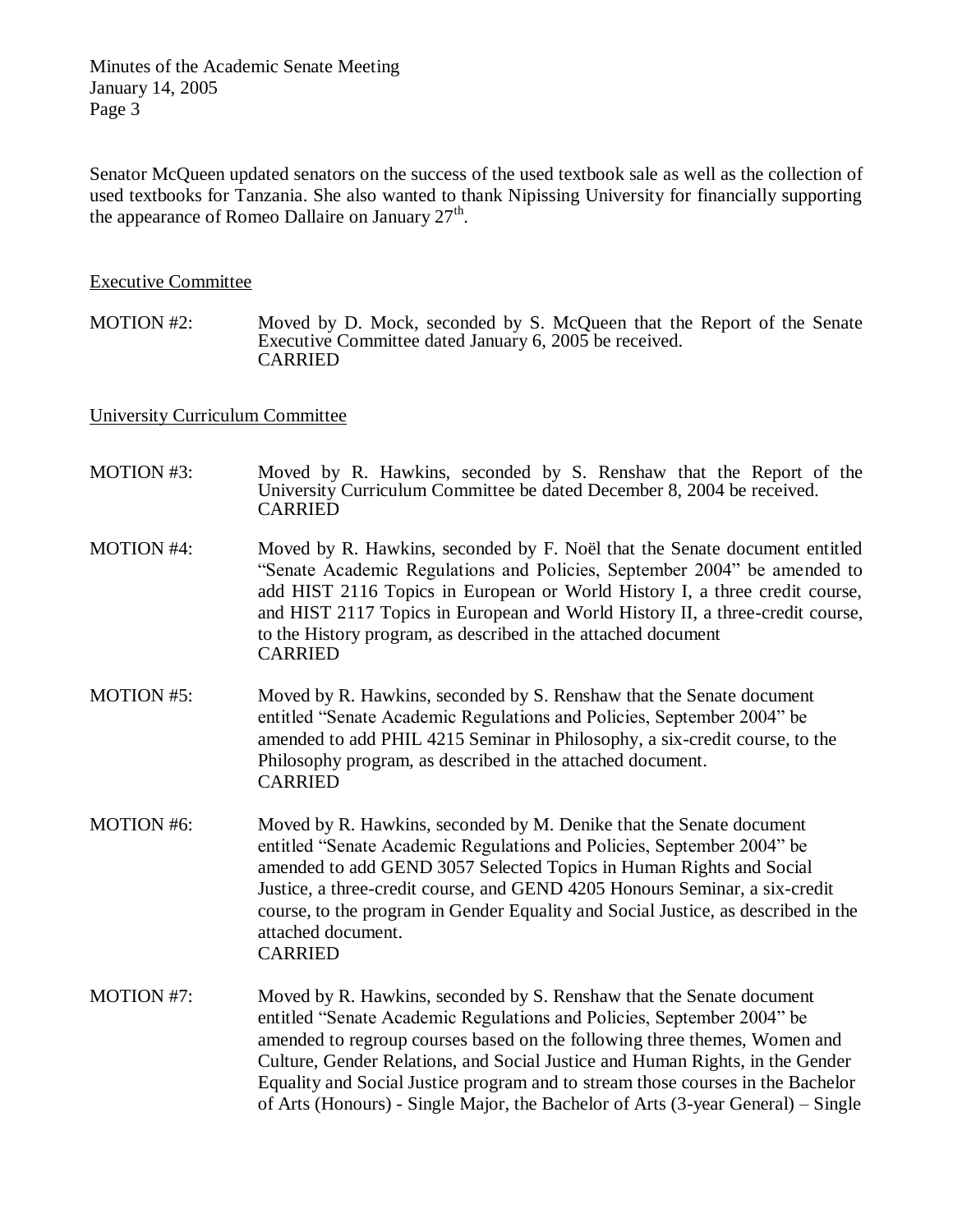| January 14, 2005<br>Page 4 | Minutes of the Academic Senate Meeting                                                                                                                                                                                                                                                                                                                                                                                                                                                     |
|----------------------------|--------------------------------------------------------------------------------------------------------------------------------------------------------------------------------------------------------------------------------------------------------------------------------------------------------------------------------------------------------------------------------------------------------------------------------------------------------------------------------------------|
|                            | Major, the Bachelor of Arts (3-year General) – Combined Major and Bachelor<br>of Arts (Honours) – Combined Major, all as described in the attached document.<br><b>CARRIED</b>                                                                                                                                                                                                                                                                                                             |
| <b>MOTION #8:</b>          | Moved by R. Hawkins, seconded by H. Rintoul that upon the recommendation<br>of the University Curriculum Committee, and in accordance with the Nipissing<br>University Policy for New Program Implementation, that Senate give Stage Two<br>"Curriculum Approval" to a Bachelor of Arts (Honours) - Single Major in<br>Gender Equality and Social Justice.<br><b>CARRIED</b>                                                                                                               |
| <b>MOTION #9:</b>          | Moved by R. Hawkins, seconded by S. Renshaw that the Senate document<br>entitled "Senate Academic Regulations and Policies, September 2004" be<br>amended to add RLCT 4005 Guided Readings in Religions and Cultures, a six-<br>credit course, to the Religions and Cultures program, as described in the<br>attached document.<br><b>CARRIED</b>                                                                                                                                          |
| <b>MOTION #10</b>          | Moved by R. Hawkins, seconded by S. Srigley that upon the recommendation of<br>UCC, and in accordance with the Nipissing University Policy for New Program<br>Implementation, that Senate give Stage Two "Curriculum Approval" to a<br>Bachelor of Arts (3-year General) – Single Major, a Bachelor of Arts (3-year<br>General) – Combined Major, and a Bachelor of Arts (Honours) – Combined<br>Major in Religions and Cultures, as described in the attached document.<br><b>CARRIED</b> |
| MOTION #11:                | Moved by R. Hawkins, seconded by D. Jowett that the Senate document entitled<br>"Senate Academic Regulations and Policies, September 2004" be amended to<br>cross-list PHIL 2525 Contemporary Moral Issues with the Program in Religions<br>and Cultures, as described in the attached document.<br><b>CARRIED</b>                                                                                                                                                                         |
| MOTION #12:                | Moved by R. Hawkins, seconded by J. Barnett that the Senate document entitled<br>"Senate Academic Regulations and Policies, September 2004" be amended to<br>delete the cross-listing of GEND 3206 Persecution, Human Rights and<br>International Justice; RLCT 2016 Life and Rites: Ceremonies and Celebrations;<br>and RLCT 2017 Death and Immortality from the Sociology program.<br><b>CARRIED</b>                                                                                     |
| MOTION #13:                | Moved by R. Hawkins, seconded J. Barker that the Senate document entitled<br>"Senate Academic Regulations and Policies, September 2004" be amended to<br>add CRJS 2926 An Introduction to Forensic Science course, a three-credit<br>course, to the Criminal Justice program, as described in the attached document.<br><b>CARRIED</b>                                                                                                                                                     |
| MOTION #14:                | Moved by R. Hawkins, seconded by G. Pyle that the Senate document entitled<br>"Senate Academic Regulations and Policies, September 2004" be amended to                                                                                                                                                                                                                                                                                                                                     |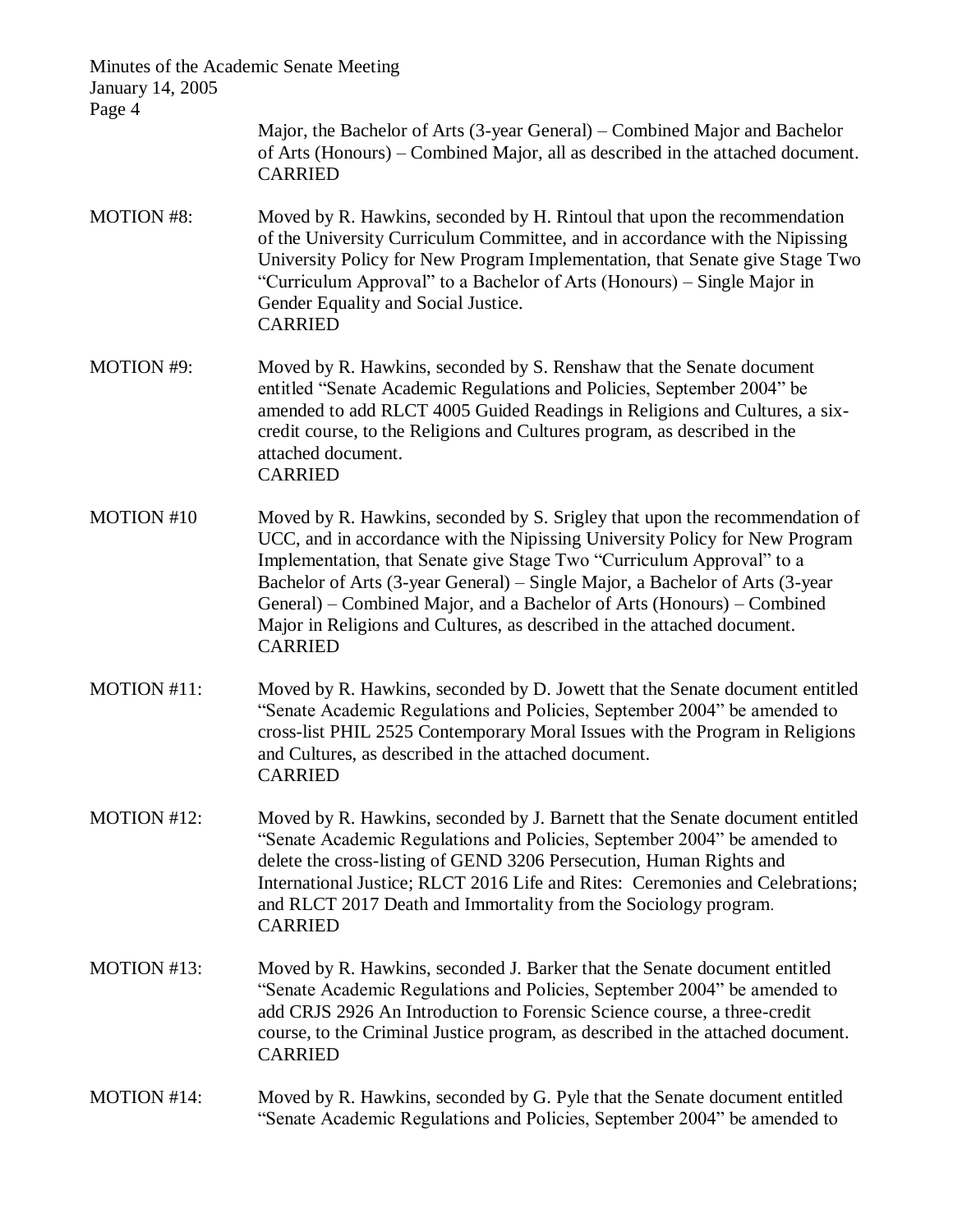| Minutes of the Academic Senate Meeting<br>January 14, 2005<br>Page 5 |                                                          |                                                                                                                                                                                                                                          |
|----------------------------------------------------------------------|----------------------------------------------------------|------------------------------------------------------------------------------------------------------------------------------------------------------------------------------------------------------------------------------------------|
|                                                                      | as described in the attached document.<br><b>CARRIED</b> | modify CHEM 2206 Analytical Chemistry II by adding a laboratory component,                                                                                                                                                               |
| MOTION #15:                                                          | course, to the Biology program.<br><b>CARRIED</b>        | Moved by R. Hawkins, seconded by E. Cholewa that the Senate document<br>entitled "Senate Academic Regulations and Policies, September 2004" be<br>amended to add BIOL 3636 Developmental Plant Physiology, a three-credit                |
| MOTION #16:                                                          | attached document.<br><b>CARRIED</b>                     | Moved by R. Hawkins, seconded by G. Pyle that the Senate document entitled<br>"Senate Academic Regulations and Policies, September 2004" be amended to<br>modify BIOL 3117 Biostatistics by adding a lab component, as described in the  |
| MOTION #17:                                                          | the attached document:<br><b>CARRIED</b>                 | Moved by R. Hawkins, seconded by G. Pyle that the Senate document entitled<br>"Senate Academic Regulations and Policies, September 2004" be amended to<br>modify the course prerequisites of BIOL 4995 Thesis, as described below and in |
|                                                                      | <b>Existing Version:</b>                                 | <b>Prerequisites:</b> Restricted to students in fourth-year Biology or<br>Environmental Biology and Technology programs.                                                                                                                 |
|                                                                      | <b>Proposed Version:</b><br><b>Prerequisites:</b>        | <b>BIOL 3117 and restricted to students in fourth-year</b><br>Biology or Environmental Biology and Technology<br>programs. Current Environmental Biology and                                                                             |

#### Honorary Degrees Committee

MOTION #18: Moved by D. Mock, seconded by J. Barnett that Senate move into an in-camera session. CARRIED

Technology students will be exempt from BIOL 3117.

MOTION #19: Moved by D. Mock, seconded by H. Rintoul that Senate move out of the incamera session. CARRIED

Admissions, Promotions and Petitions Committee

MOTION #20: Moved by A. Sparkes, seconded by J. Barnett that the Report of the Admissions, Promotions, and Petitions Committee dated December 16, 2004 be received.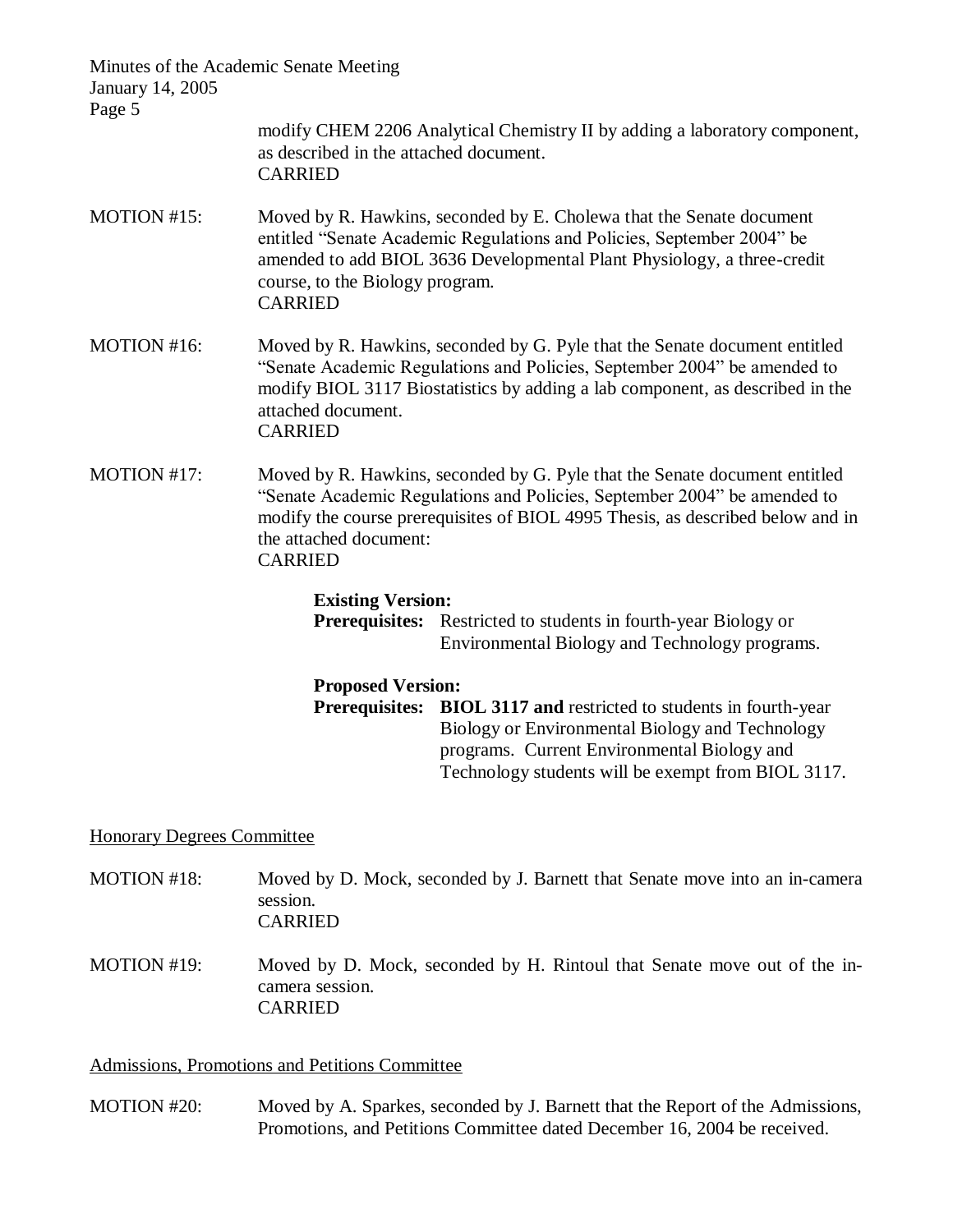#### CARRIED

- MOTION #21: Moved by A. Sparkes, seconded by S. McQueen that the students listed on Appendix A, who have completed all requirements of their respective degrees, be admitted to their degrees in-course and that diplomas for the degrees be awarded. CARRIED
- MOTION #22: Moved by A. Sparkes, seconded by J. Barnett that graduates of two-year Educational Assistant diploma programs at recognized Colleges of Applied Arts and Technology, with cumulative averages of "B" or higher will be eligible for admission with advanced standing credit to a maximum of 30 credits. CARRIED

#### AMENDMENT OF BY-LAWS

MOTION #23: Moved by J. McIntosh, seconded by A. Dean that Senate amend the membership of the Student Affairs Committee to state – Executive Director of Student Affairs, a representative from the Registrar's Office, a representative from University Advancement, and the Financial Aid Manager. The position of Development Officer-Special Projects is to be omitted. CARRIED

#### **ELECTIONS**

Election to appoint one Arts and Science faculty member to the Student Affairs Committee.

D. Tabachnick nominated T. Dokis

MOTION #24: Moved by W. Young, seconded by G. Pyle that nominations cease. CARRIED

#### **Acclaimed: T. Dokis**

Election to appoint one Arts and Science faculty member to the Academic Planning Committee.

C. Sarlo nominated G. Williams

MOTION #25: Moved by F. Noël, seconded by M. Tuncali that nominations cease. CARRIED

**Acclaimed: G. Williams**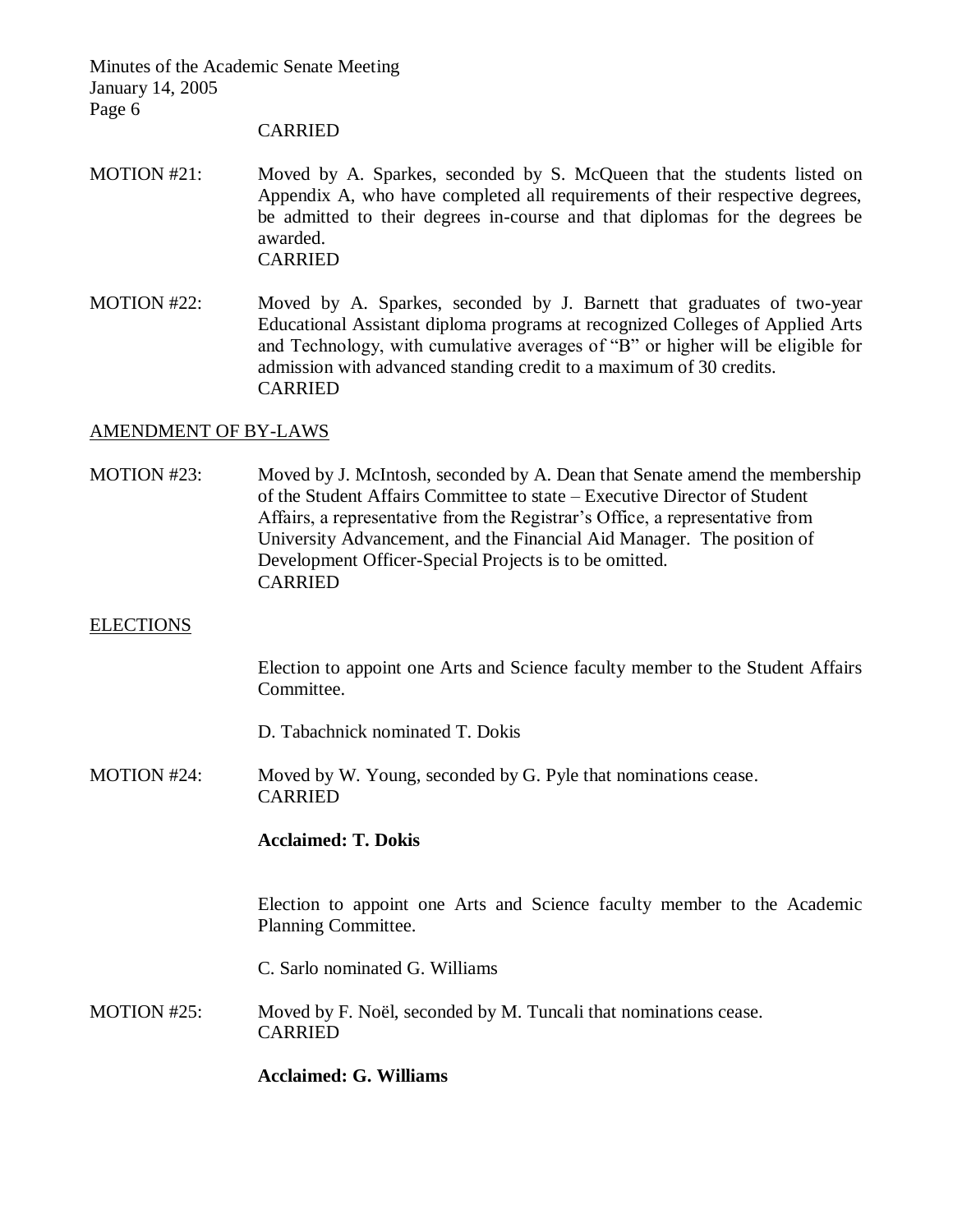| Minutes of the Academic Senate Meeting<br>January 14, 2005<br>Page 7 |                                                                                                                                                                                                                                            |
|----------------------------------------------------------------------|--------------------------------------------------------------------------------------------------------------------------------------------------------------------------------------------------------------------------------------------|
| MOTION #26:                                                          | Moved by R. Common, seconded by R. Fix that the Report to Senate on the<br>Education Selection Committees, from the Dean of Education dated January 5,<br>2005 be received.<br><b>CARRIED</b>                                              |
| MOTION #27:                                                          | Moved by R. Common, seconded by J. Barnett that Senate approved the use of<br>the Selection Committees as outlined in the attached document.<br><b>CARRIED</b>                                                                             |
|                                                                      | Election to appoint one senator from the Faculty of Arts and Science to serve on<br>the Senate Selection Committee for the two graduate education tenure track<br>positions.                                                               |
|                                                                      | R. Common nominated D. Hemsworth                                                                                                                                                                                                           |
| MOTION #28:                                                          | Moved by D. Jowett, seconded by S. Renshaw that nominations cease.<br><b>CARRIED</b>                                                                                                                                                       |
|                                                                      | <b>Acclaimed: D. Hemsworth</b>                                                                                                                                                                                                             |
|                                                                      | Election to appoint one senator from the Faculty of Arts and Science to serve on<br>the Senate Selection Committee for the two Language and Literacy tenure track<br>positions and the one Language and Literacy limited term position.    |
|                                                                      | J. McIntosh nominated L. Robinson                                                                                                                                                                                                          |
| MOTION #29:                                                          | Moved by S. Renshaw, seconded by D. Jowett that nominations cease.<br><b>CARRIED</b>                                                                                                                                                       |
|                                                                      | <b>Acclaimed: L. Robinson</b>                                                                                                                                                                                                              |
|                                                                      | Election to appoint one senator from the Faculty of Arts and Science to serve on<br>the Senate Selection Committee for the tenure track position in Physical<br>Education and Health and the two tenure track positions in Social Studies. |
|                                                                      | T. Horton nominated S. High                                                                                                                                                                                                                |
| MOTION #30:                                                          | Moved by W. Blair, seconded by D. Geden that nominations cease.<br><b>CARRIED</b>                                                                                                                                                          |
|                                                                      | <b>Acclaimed: S. High</b>                                                                                                                                                                                                                  |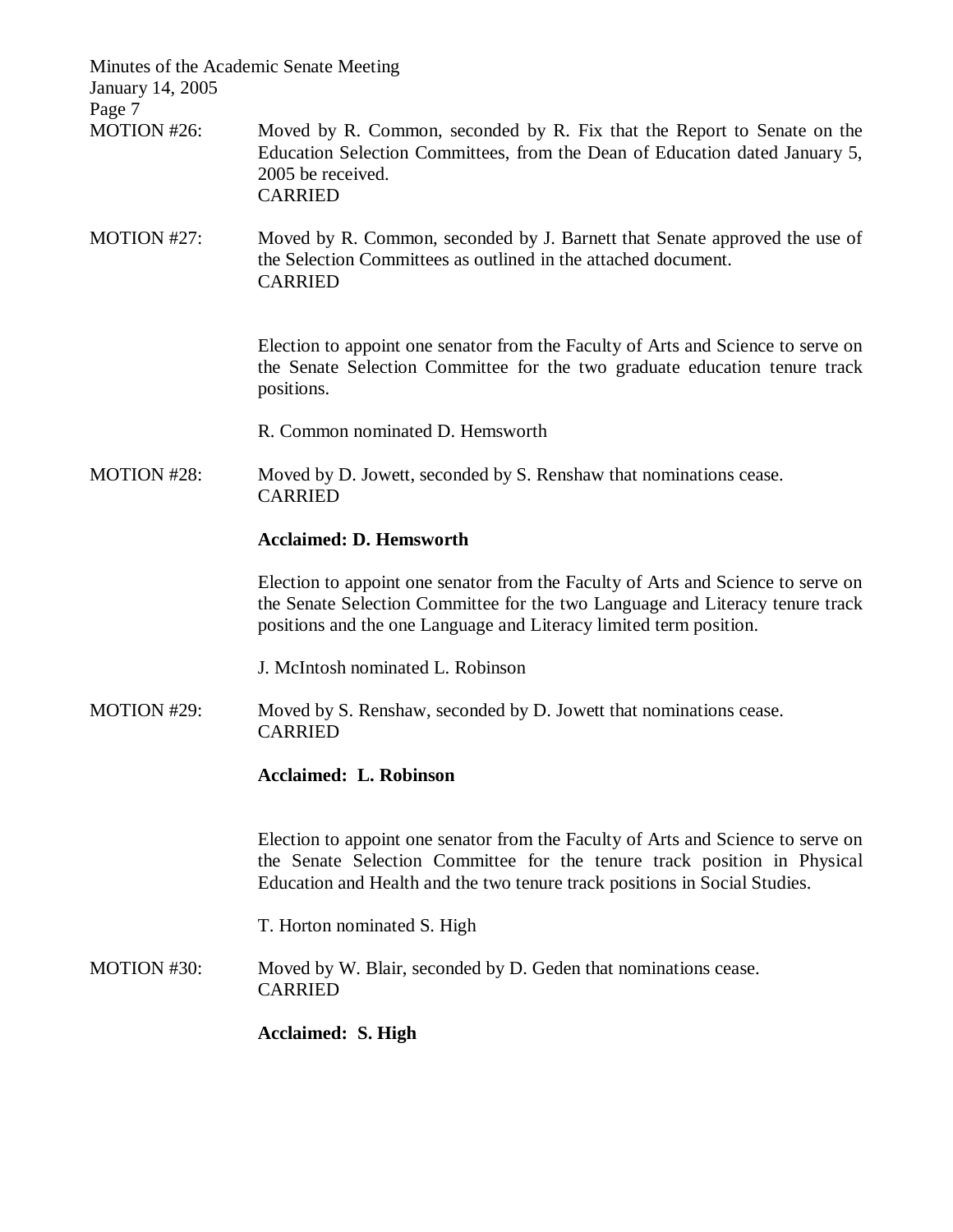|             | Election to appoint one senator from the Faculty of Arts and Science to serve on<br>the Senate Selection Committee for the Education and Schooling tenure track<br>position.                                                   |
|-------------|--------------------------------------------------------------------------------------------------------------------------------------------------------------------------------------------------------------------------------|
|             | J. Barnett nominated G. Brown                                                                                                                                                                                                  |
| MOTION #31: | Moved by S. Renshaw, seconded by D. Geden that nominations cease.<br><b>CARRIED</b>                                                                                                                                            |
|             | <b>Acclaimed: G. Brown</b>                                                                                                                                                                                                     |
|             | Election to appoint one senator from the Faculty of Arts and Science to serve on<br>the Senate Selection Committee for the two Educational Psychology/Special<br>Education tenure track positions.                             |
|             | G. Laronde nominated P. Chow                                                                                                                                                                                                   |
| MOTION #32: | Moved by O. Ridler, seconded by W. Blair that nominations cease.<br><b>CARRIED</b>                                                                                                                                             |
|             | <b>Acclaimed: P. Chow</b>                                                                                                                                                                                                      |
|             | Election to appoint one senator from the Faculty of Arts and Science to serve on<br>the Senate Selection Committee for the tenure track position in Art Education<br>and the tenure track position in Computer Education.      |
|             | T. Campbell nominated B. Schreyer                                                                                                                                                                                              |
| MOTION #33: | Moved by M. Denike, seconded by S. Renshaw that nominations cease.<br><b>CARRIED</b>                                                                                                                                           |
|             | <b>Acclaimed: B. Schreyer</b>                                                                                                                                                                                                  |
|             | Election to appoint one senator from the Faculty of Arts and Science to serve on<br>the Senate Selection Committee for the tenure track position in Curriculum<br>Methods and the limited term position in Curriculum Methods. |
|             | J. Scott nominated A. Weeks                                                                                                                                                                                                    |
| MOTION #34: | Moved by D. Jowett, seconded by M. Denike that nominations cease.<br><b>CARRIED</b>                                                                                                                                            |
|             | <b>Acclaimed: A. Weeks</b>                                                                                                                                                                                                     |